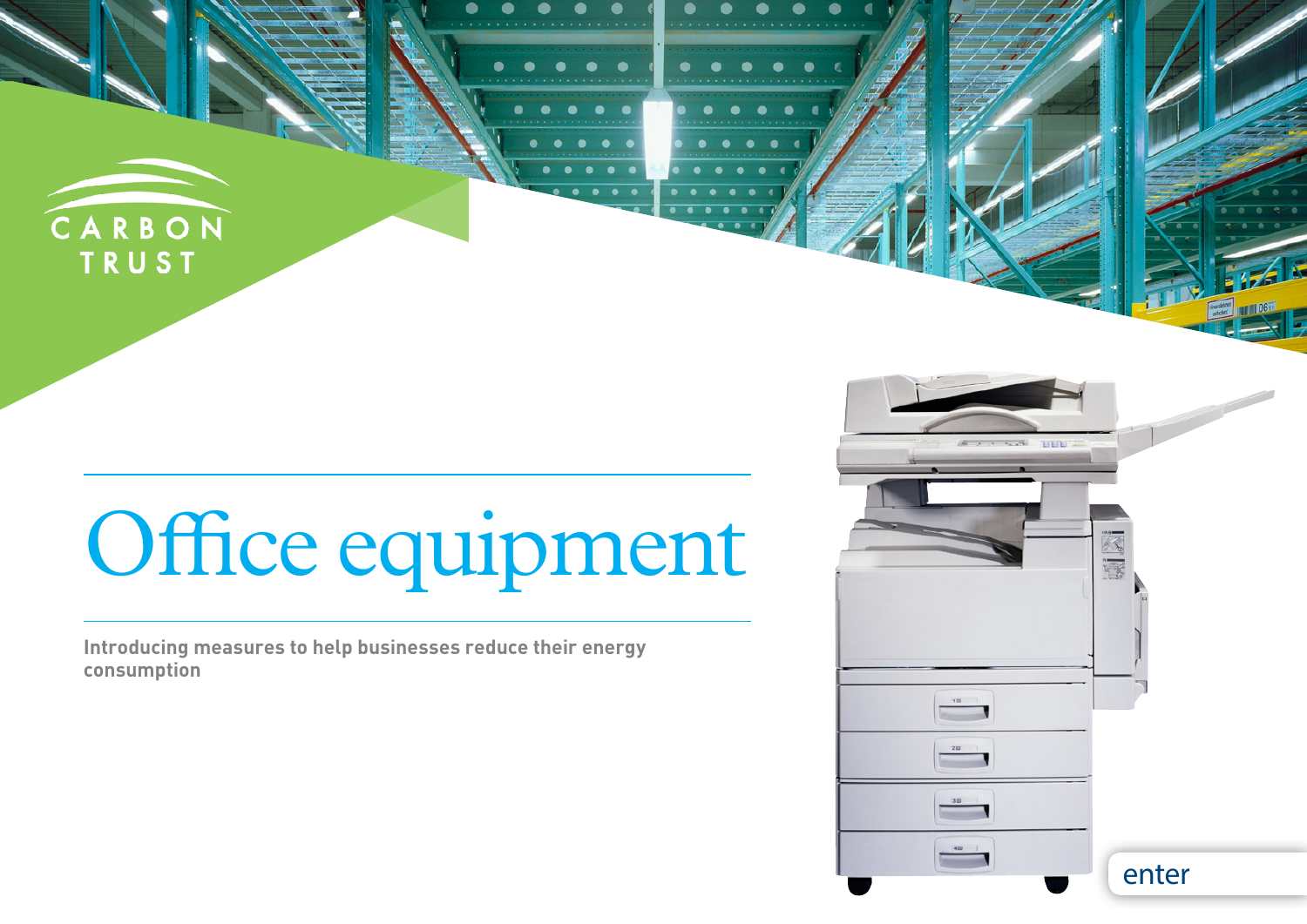## Preface

 $\begin{picture}(120,20) \put(0,0){\line(1,0){10}} \put(15,0){\line(1,0){10}} \put(15,0){\line(1,0){10}} \put(15,0){\line(1,0){10}} \put(15,0){\line(1,0){10}} \put(15,0){\line(1,0){10}} \put(15,0){\line(1,0){10}} \put(15,0){\line(1,0){10}} \put(15,0){\line(1,0){10}} \put(15,0){\line(1,0){10}} \put(15,0){\line(1,0){10}} \put(15,0){\line($ 

 $\leftarrow$ 

 $\odot$ 

Reducing energy use makes perfect business sense; it saves money, enhances corporate reputation and helps everyone in the fight against climate change.

The Carbon Trust provides simple, effective advice to help organisations take action to reduce carbon emissions, and the easiest way to do this is to use energy more efficiently.

This technology overview introduces the main energy saving opportunities for office equipment. By taking simple actions you can save energy, cut costs and may increase profit margins.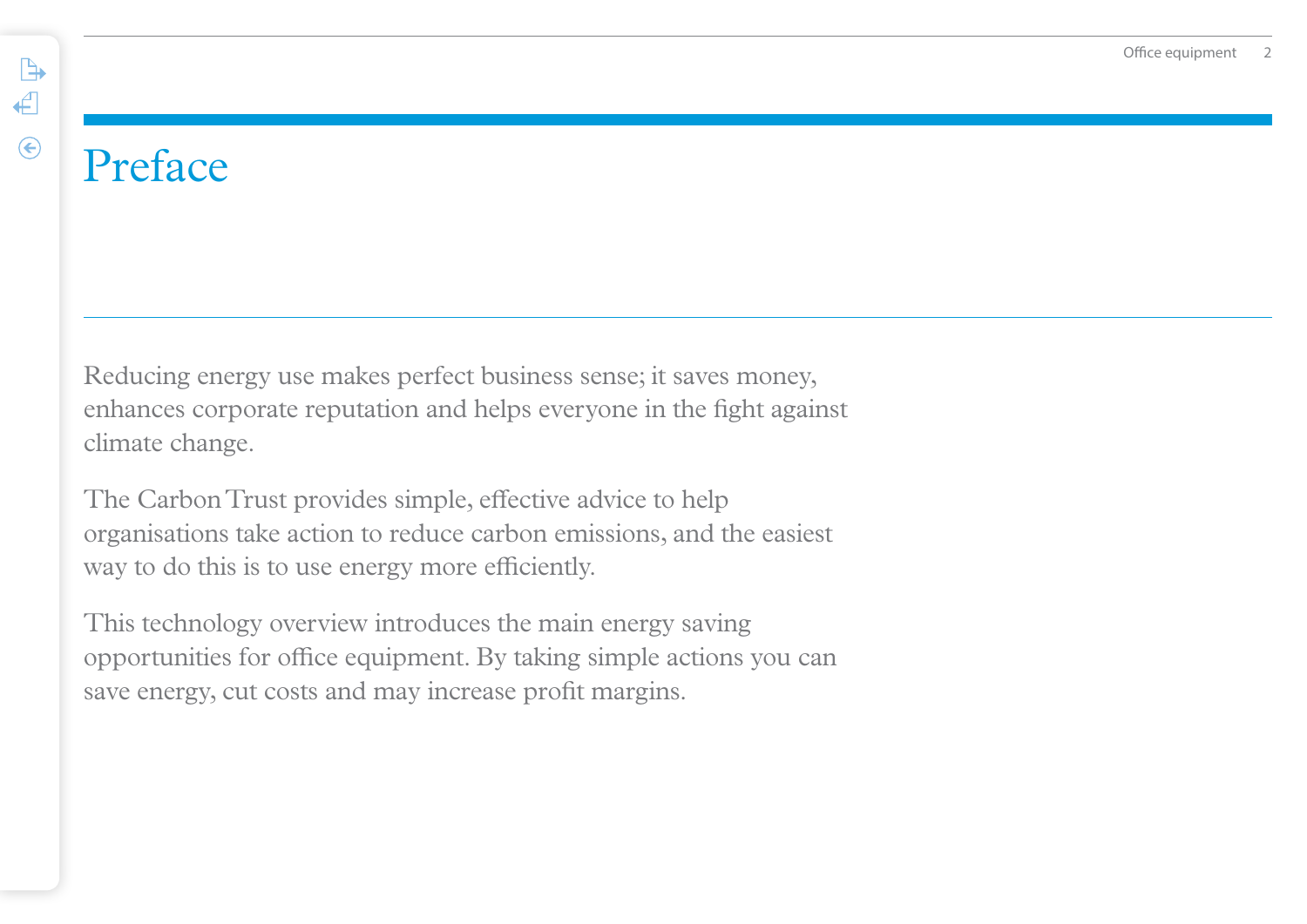### **Contents**

| Preface                          | 3              |
|----------------------------------|----------------|
| Introduction                     | 4              |
| <b>Quick view</b>                | $\overline{5}$ |
| IT Equipment & working practices | 6              |
| <b>Appliances</b>                | 8              |
| Portable cooling & heating       | $\mathsf{Q}$   |
| <b>Checklist</b>                 | 10             |
| <b>Next steps</b>                | 12             |
| Go online to get more            | 13             |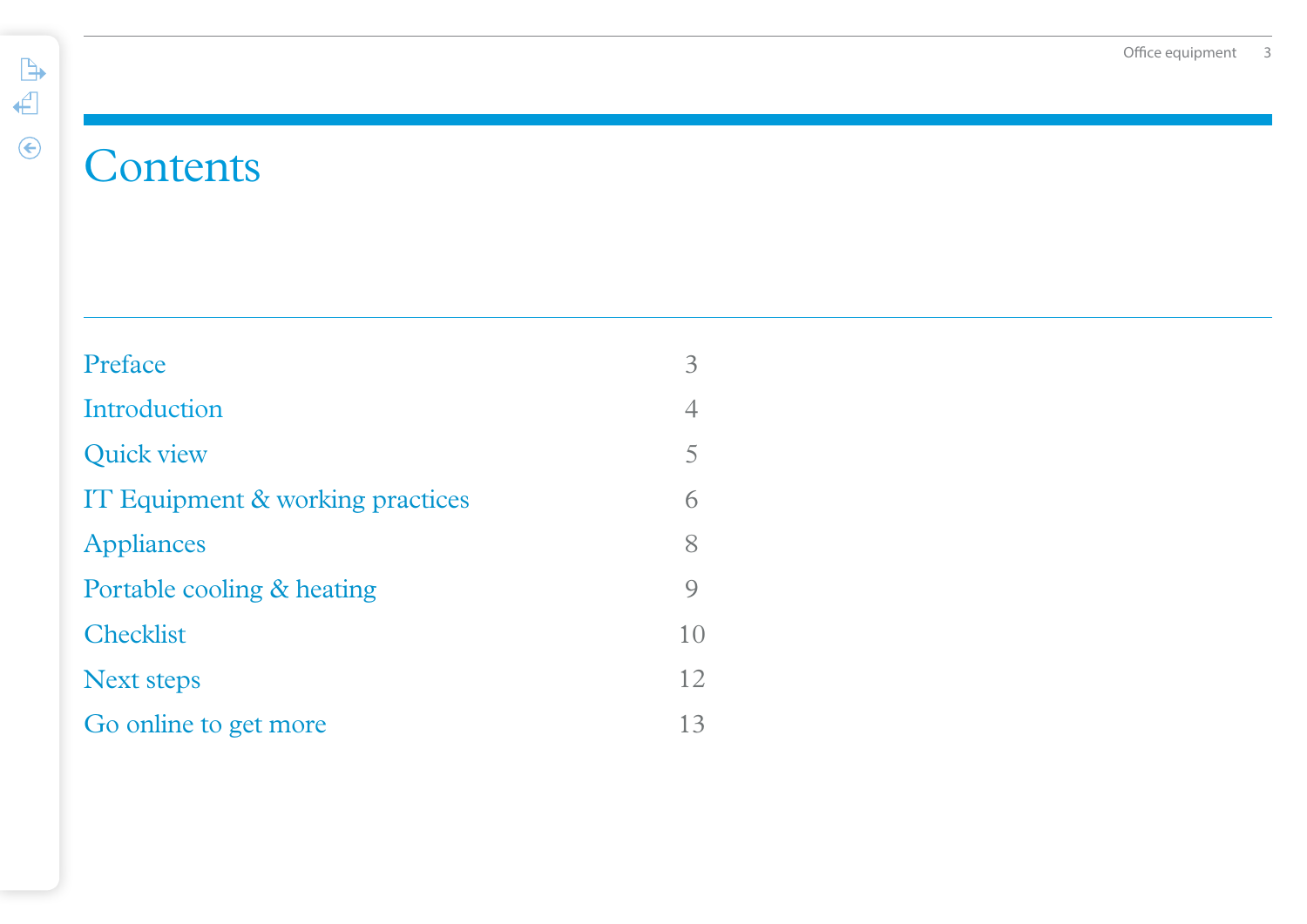### **Introduction**

At many commercial and public sector sites, office equipment is one of the biggest consumers of energy – and one that staff have direct control over. It therefore represents a great opportunity to involve staff in saving energy and improving efficiency.

This guide looks at some typical energy- consuming items of equipment, and how you can minimise the amount of energy they can use. We have covered the following in this guide:

- IT equipment & working practices
- Appliances

<span id="page-3-0"></span> $\mathbb{R}$ 

 $\leftarrow$ 

 $\odot$ 

• Portable heating & cooling

Since the launch of the Green Business Fund in 2016, the Carbon Trust has delivered over 500 fully funded opportunity assessments for SMEs across Great Britain. This guide is part of a series that aims to help you improve energy efficiency and reduce your organisation's carbon footprint.

In addition, 900 SMEs in Great Britain have also received capital contributions towards projects which have saved up to £115 million, at the same time reducing lifetime carbon emissions by 430,000 tCO $_{\textrm{\tiny{2}}}$ .

A variety of additional guides will also complement the advice given within, further assisting with the implementation of energy efficient technology and

behaviours. Each guide includes real-life examples of savings made by local companies and will set out simple steps to help you save energy and improve your competitiveness.

Other guides available from the Carbon Trust include:

- [Lighting overview guide](https://www.carbontrust.com/resources/guides/energy-efficiency/lighting/)
- [Heating, ventilation and air conditioning](https://www.carbontrust.com/resources/guides/energy-efficiency/heating-ventilation-and-air-conditioning-hvac/)  [\(HVAC\) guide](https://www.carbontrust.com/resources/guides/energy-efficiency/heating-ventilation-and-air-conditioning-hvac/)
- [Carbon footprinting guide](https://www.carbontrust.com/resources/guides/carbon-footprinting-and-reporting/carbon-footprinting/)
- [Renewable energy sources](https://www.carbontrust.com/resources/guides/renewable-energy-technologies/renewable-energy-and-combined-heat-and-power-chp/)
- [Building fabric guide](https://www.carbontrust.com/resources/guides/energy-efficiency/buildings-energy-efficiency/)
- [Office based companies](https://www.carbontrust.com/resources/guides/energy-efficiency/employee-awareness-and-office-energy-efficiency/)

#### **Office sector energy consumption by end use (GWh per year)**



Figure 1 Breakdown of total energy use within air-conditioned offices highlighting the importance of addressing ICT equipment efficiency. Source: Building Energy Efficiency Survey 2016.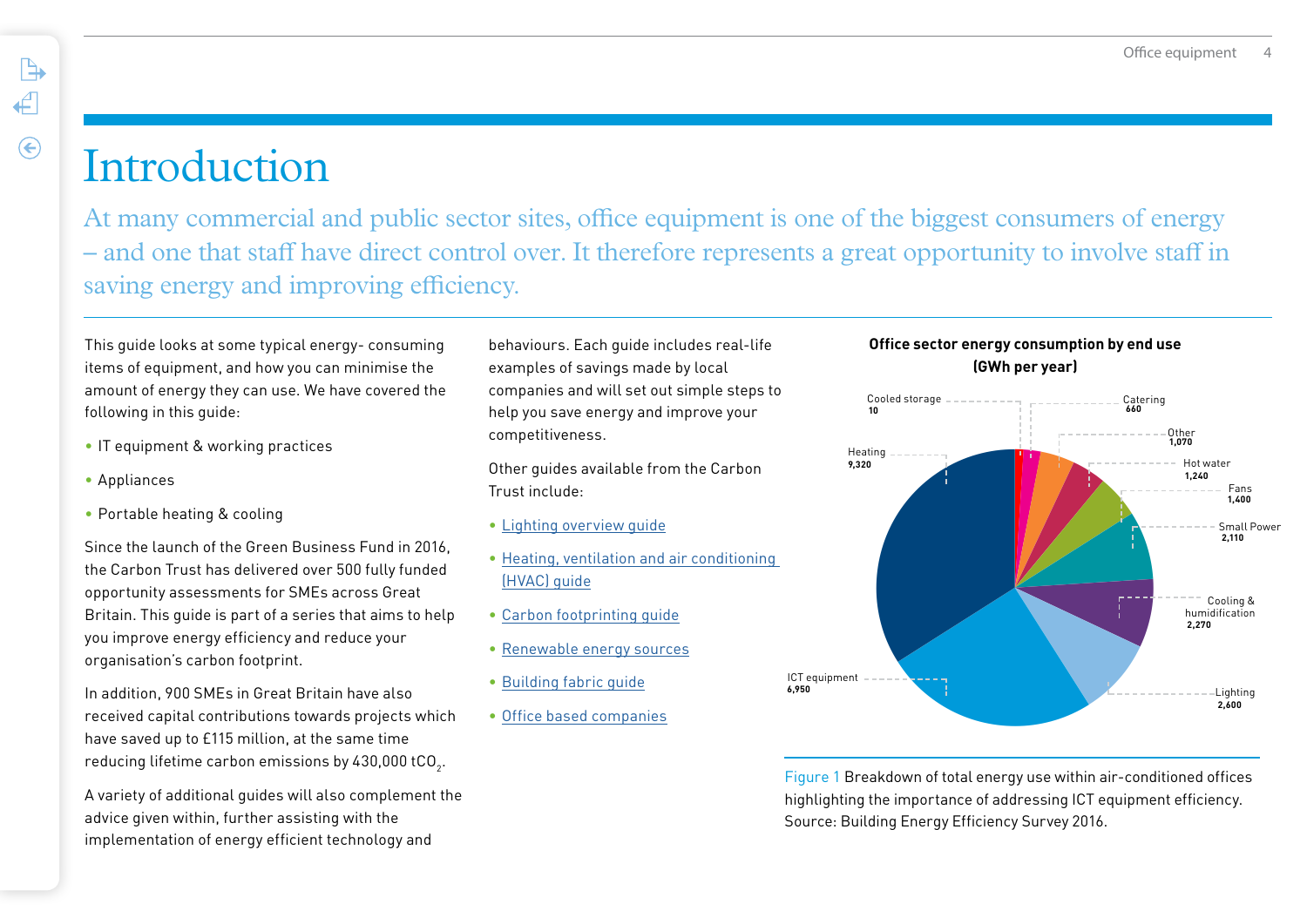### <span id="page-4-0"></span>Quick view

#### **Good practice**

- √ People take responsibility for the equipment that is under their control
- √ All office equipment has energy saving features enabled
- √ Where possible, IT equipment is centrally monitored and controlled
- Only equipment with a high energy efficiency rating is purchased
- √ Any vending machines are controlled to minimise out of hours energy use – suppliers are encouraged to provide energy efficient units

**Plug loads can represent up to 50% of <br>
x** Vending machines are left fully operational outside working hours **the electricity use in buildings with high efficiency systems.1**

#### **Bad practice**

- **×** Equipment is left on overnight
- **×** Equipment with an energy saving mode does not have it enabled
- **×** The energy performance of new equipment is not considered when buying it
- **×** The opportunity to upgrade old monitors and PCs to flat screen monitors and low power PCs/laptops has not been taken
- **×** There are no options for PIN controlled double-sided printing
- **×** Photocopiers and MFDs are next to temperature controls and thermostats
- **×** Staff are allowed to bring electric heaters and kitchen equipment from home without restriction
- **×** Fridges are under utilized and/or old and in poor condition
- 

<sup>1</sup> [https://newbuildings.org/resource/plug-load-best](https://newbuildings.org/resource/plug-load-best-practices-guide/)[practices-guide/](https://newbuildings.org/resource/plug-load-best-practices-guide/)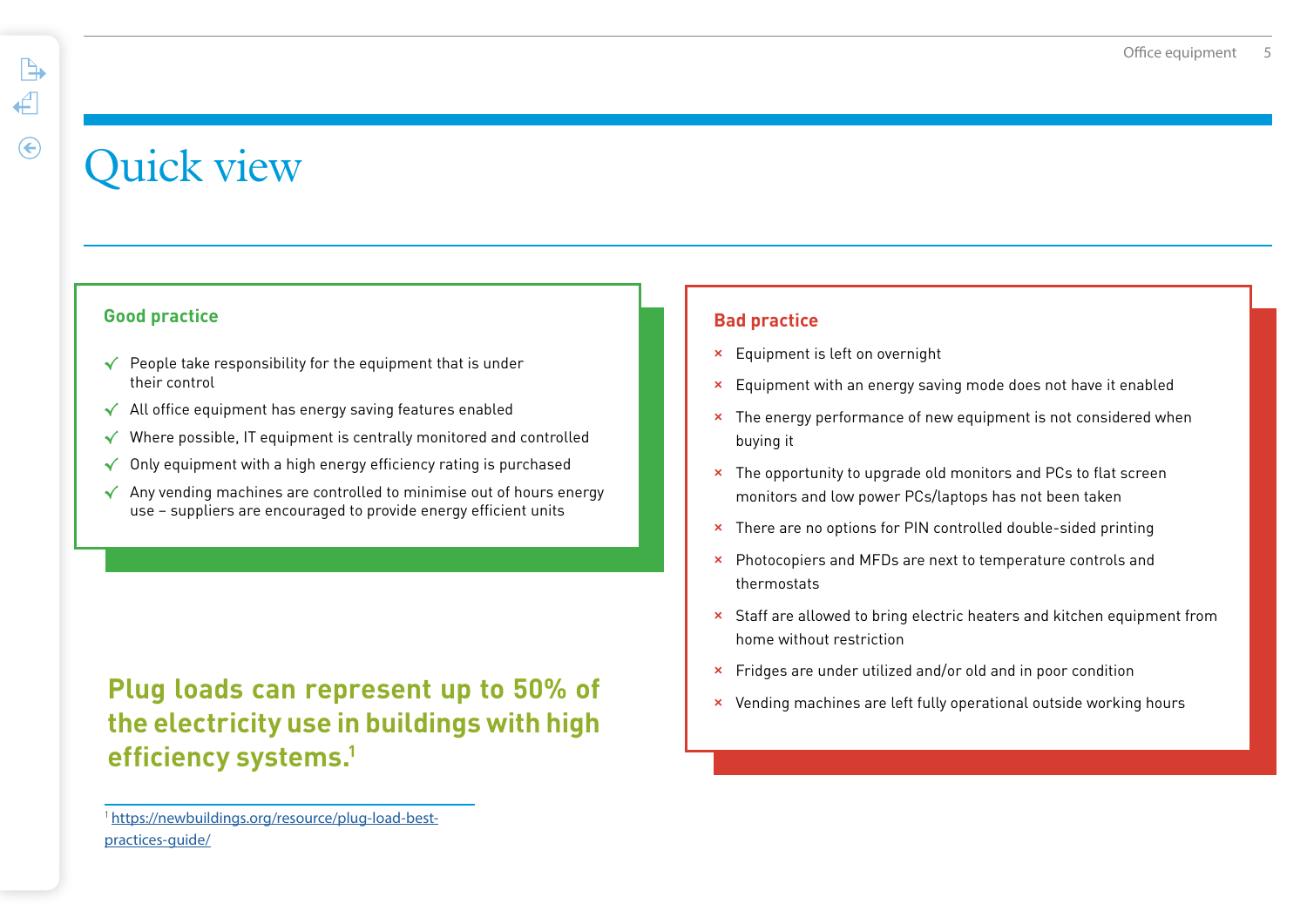## IT Equipment & working practices

As Figure 2 shows, PCs and laptops are typically responsible for 60% of the energy consumed by office equipment.

#### **Carbon Trust analysis of average IT office equipment energy use 2018**

<span id="page-5-0"></span> $\mathbb{R}$ 

 $\leftarrow$ 

 $\odot$ 



Figure 2 Energy use of business equipment in the typical office computers off during the day, as they can take

Servers and networks also represent a significant proportion of office/commercial energy use. These are not covered here, but there are techniques to reduce the energy use of the IT infrastructure, from virtualisation to low energy cooling systems. The Carbon Trust's [Office based](https://www.carbontrust.com/resources/guides/energy-efficiency/employee-awareness-and-office-energy-efficiency/)  [companies guide](https://www.carbontrust.com/resources/guides/energy-efficiency/employee-awareness-and-office-energy-efficiency/) is a good place to find further information on these techniques.

PCs, laptops and monitors are an ideal opportunity for individual staff to take responsibility for energy management, as their computer is usually the one item of workplace equipment each person has individual control over. Studies have shown that the average computer is only used for a small fraction of the time that it is on, as people leave them on while making tea, attending meetings or undertaking work that does not require it.

People are often reluctant to switch their

time to reboot. But most operating systems will allow you to switch off different parts of the system to save power. Modern systems have increasingly fast boot up times so consider completely turning off PC's and laptops during extended down periods such as lunch breaks.

In large organisations the IT department may be responsible for setting power saving profiles, while in smaller companies it may be up to individuals. Consider using network software that can monitor and control PC usage – for example, by sending automatic emails to people who leave their computers on overnight. Some organisations install power management software that will automatically enforce shut down of PCs and laptops that ensure equipment is turned off overnight and when not in use for extended periods.

To reduce the energy consumed by equipment, your IT department will need to collaborate with staff to find the best way to minimise energy use.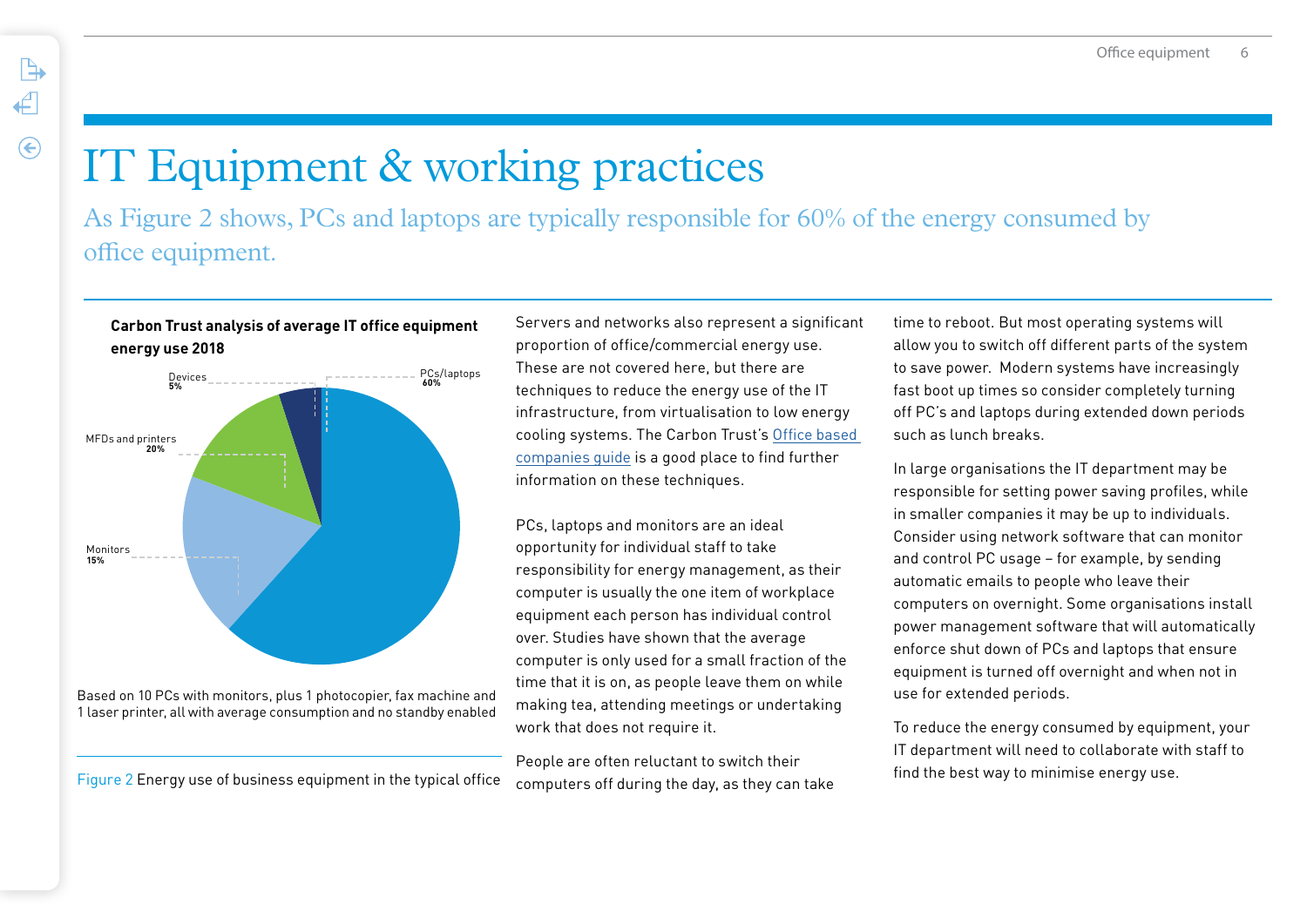#### **Printers and photocopies**

 $\mathbb{R}$ 

←

 $\mathcal{C}$ 

Network printers and photocopiers are usually shared within an office, so people don't feel as much responsibility for them as they do their own computers. Most modern photocopiers and network printers have energy saving or hibernation modes – if yours do, make sure you enable them. A simple way to save energy and cost is to try and minimise the amount of printing or photocopying that is done.

Many organisation's add a "don't print unless necessary" footer when referring to general reports, agendas and spreadsheets. Where printing is necessary, ensure that PIN controlled technology is available to prevent unauthorised use, and always print double sided/multi-sheet where possible. Encourage staff to reduce habitual printing of notes and agendas by adopting digital notetaking tools.

You should also remember that in an air- conditioned office the heat generated by IT equipment has to be removed by the cooling system. So you pay twice; once to generate the power and again to remove the heat it creates.



#### **Laptops and devices**

Across the commercial sector, laptops are now becoming the desired technology and workstation of choice. Not only do laptops have lower power requirements which will contribute towards cost and energy saving, the use of laptops also facilitates more agile working practices and cultures. In addition to laptops, the introduction of smart phones and tablets, which can be used in a variety of ways, can offer suitable alternatives to existing desktop PCs at much lower power requirements.

#### **Smart working / equipment**

As technology continues to develop, businesses more than ever have a wide variety of smart working tools available to improve productivity and efficiency. Homeworking, alongside the use of virtual meeting technologies, can help to reduce both business costs and carbon footprints. More information can be found in the [Carbon Trust](https://cn.carbontrust.com/media/507270/ctc830-homeworking.pdf)  [Homeworking guide.](https://cn.carbontrust.com/media/507270/ctc830-homeworking.pdf) 



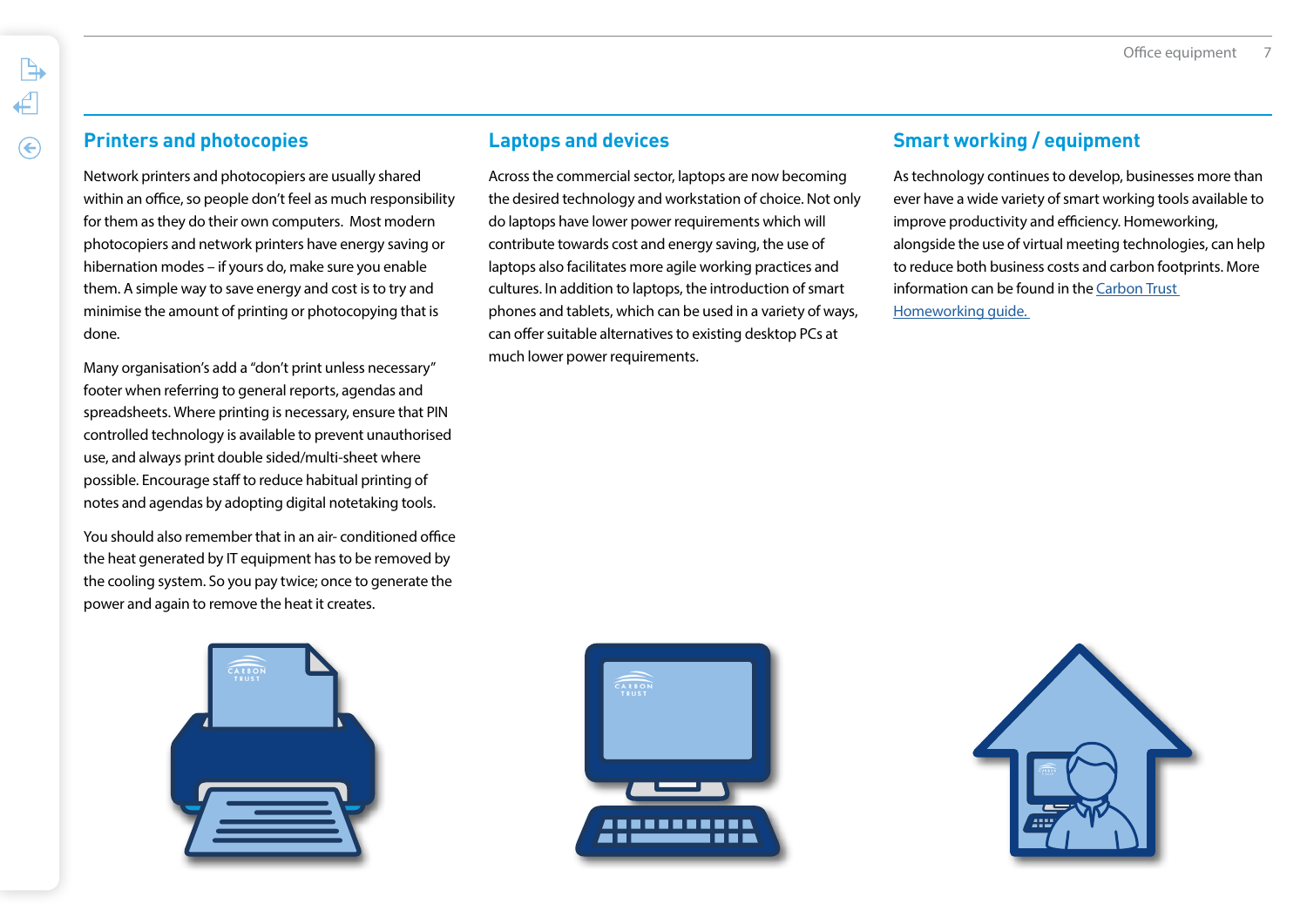<span id="page-7-0"></span> $\mathbb{R}$ 

### Appliances

Most offices have some provision for refreshments and comfort facilities but these can vary from simple sink areas and toilets to fully equipped kitchens and bathrooms. Staff can save energy in the same way they would at home by:

- Using energy efficient hot and cold water systems such as smart hot water taps, which can use up to 55% less power when on standby. Use of these taps can be combined with scheduled controls to maximise cost savings.
- Provide microwaves for food preparation rather than energy intensive cookers and hobs.
- Keep fridges closed, well-sealed and make sure they are defrosted. Reduce numbers of fridges by rationalizing space where possible.
- Only run dishwashers at the lowest effective temperature and when completely full.
- Install high speed low power hand-dryers to contribute towards substantial cost savings, and favour these over the use of paper towels, as they usually have a lower overall carbon footprint.
- Where provided, consider carefully the use of electric showers over gas fired hot water tank storage types. Depending on actual use, one system can be more efficient than the other.

• Smart control systems can now be used on vending machines, which ensure machines can be monitored remotely and powered down when necessary. Alternatively, seven day timers can also improve machine efficiency particularly when wired (rather than "plug-in" types). Be careful about removing plugs from vending machines as this might invalidate the warranty – use a time controlled socket instead. Timers with battery backup are a good idea to avoid losing time in case of power interruptions. Remember also to reset the timer when the clocks change. Only fit time clocks on machines that are safe to turn off outside working hours. Talk to your vending machine supplier to see what control systems are most favorable for your machine.

#### **Further reading**

[Carbon footprinting guide \(CTV043 v3\)](https://www.carbontrust.com/resources/guides/carbon-footprinting-and-reporting/carbon-footprinting/)

[Energy saving opportunities for office based](https://www.carbontrust.com/resources/guides/energy-efficiency/employee-awareness-and-office-energy-efficiency/)  [companies \(CTV007\)](https://www.carbontrust.com/resources/guides/energy-efficiency/employee-awareness-and-office-energy-efficiency/)



**Fitting a time clock to vending machines such as this can payback in under a year**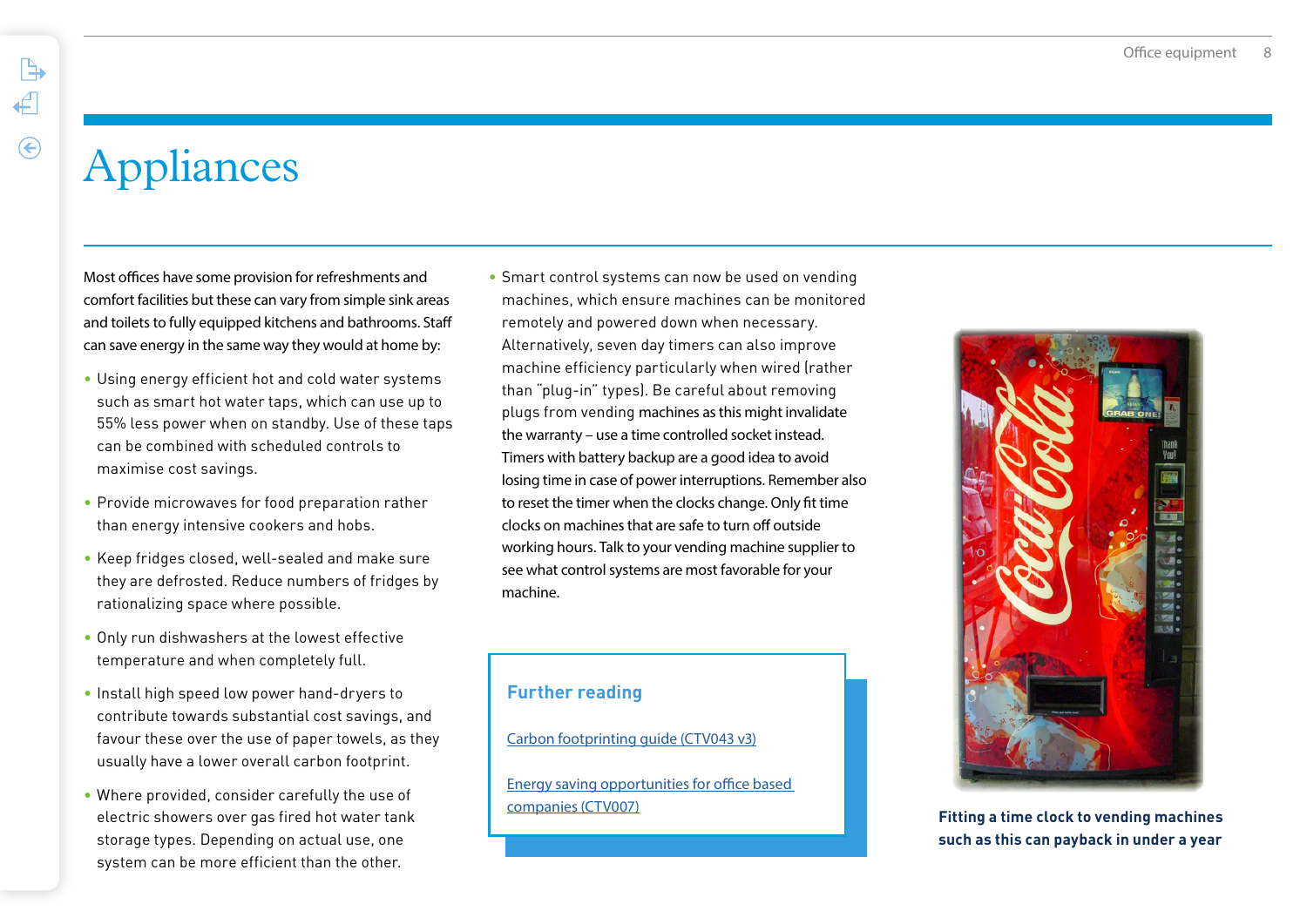### Portable heating & cooling

#### **Portable fans**

<span id="page-8-0"></span> $\mathbb{R}$ 

 $\leftarrow$ 

 $\odot$ 

Portable and stationary desk fans are now becoming increasingly prevalent across many offices, as both the UK climate warms and insulation on office buildings improve. The PAT process should be applied and labels distributed to ensure that fans are used appropriately in the workplace.

Although power usage in comparison to heaters is minimal, if a number of office based fans are allowed to multiply, then overall energy wastage can still be significant. Portable fans should be seen as a last resort to cooling comfort controls. There may be a problem with the cooling systems if a number of fans are required to improve comfort. Consider the option to utilise natural ventilation (if centralised systems are off/not in place) over the use of portable cooling systems.

#### **Portable heaters**

All portable heaters in the workplace should be subject to Portable Appliance Testing (PAT), which enable policing of their use. The PAT label can be used to distinguish between official and 'illicit' heaters. You can then keep a log of PAT labelled heaters issued and unlabelled items can be removed from the workplace.

In one hospital where the Energy Manager was also the Fire Officer an extreme version of this system was in action – he had an official mandate to unplug and cut the leads off any illicit heaters on site!

Portable heaters can affect an office's general temperature control. If you genuinely need one, there is probably a problem with your heating system. If it's not possible to fix the heating, make sure that any supplementary heating is correctly installed and operated.



**A 2kW heater might cost around 25p per hour to run. Running for eight hours a day each heater would use £10 worth of power a week, and over £350 a year (used for 8 months per year).**

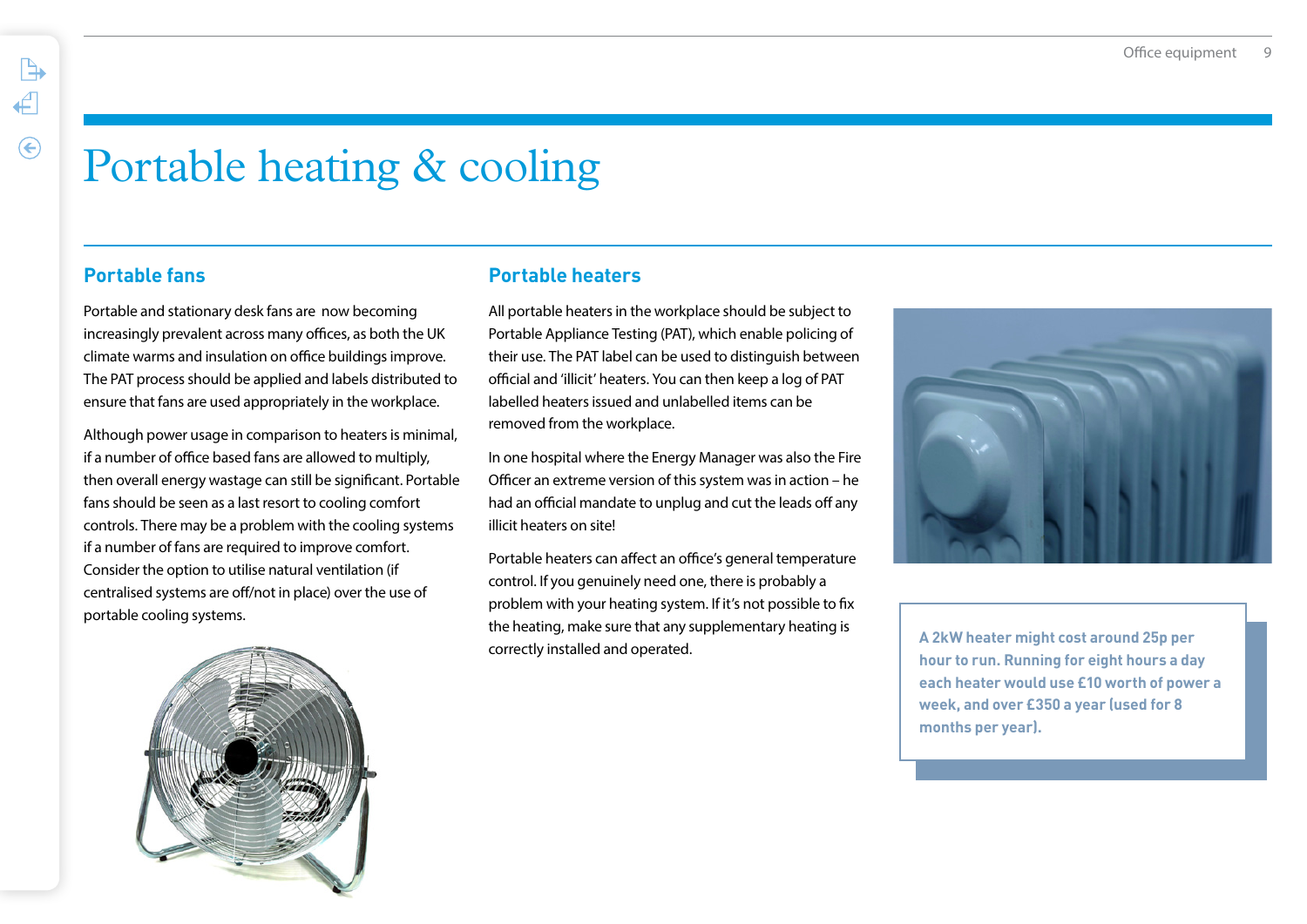## <span id="page-9-0"></span>**Checklist**



|                | What?                                                                                                       | Why?                                                                                                                                                                                                                                                             | How?                                                                                                                                                                                                                                                                                                                                                                           |
|----------------|-------------------------------------------------------------------------------------------------------------|------------------------------------------------------------------------------------------------------------------------------------------------------------------------------------------------------------------------------------------------------------------|--------------------------------------------------------------------------------------------------------------------------------------------------------------------------------------------------------------------------------------------------------------------------------------------------------------------------------------------------------------------------------|
|                | Are all computers, printers and associated equipment<br>switched off when not in use?                       | Leaving computer equipment switched on for long<br>periods when it is not in use wastes money. The heat<br>given out by equipment when switched on may<br>encourage the use of portable fans and add to air<br>conditioning costs.                               | Identify equipment, which can be switched off when not in use.<br>Use green and red different shaped labels to indicate which equipment can be switched off and which<br>must be left switched on.<br>Make the appropriate people aware that green-coded equipment should be switched off when not<br>in use.<br>Consider using network software to turn off unused equipment. |
| $\overline{2}$ | Are printers/MFDs switched to stand-by mode when<br>not in use for long periods?                            | Many printer/MFDs have a stand-by mode (sleep<br>mode) that will reduce the power without switching<br>off the machine.                                                                                                                                          | Encourage people to switch printers/MFDs to stand-by mode during long periods when they are not<br>in use.<br>Where possible enable automatic use of stand-by mode.                                                                                                                                                                                                            |
| $\overline{3}$ | Do you check regularly whether there is any use of<br>unauthorised portable electric heaters and desk fans? | Portable electric heaters and fans are very expensive<br>to run. Often, they do not have time switches or<br>thermostats and are often left running continuously.<br>Added problems can occur if the area they are in is air<br>conditioned or heated centrally. | Check regularly for use of unauthorised portable electric heaters and fans. If people are regularly using<br>portable electric heaters and fans, check the space heating/cooling arrangements for that area.<br>Note: There may be an issue with Portable Appliance Testing in that unofficial heaters may not have<br>been tested.                                            |
| $\overline{4}$ | Is a regular check made on the condition of seals on<br>fridges and freezers?                               | Worn or damaged seals increase refrigeration costs by<br>allowing warm air to enter into refrigerated space and<br>cold air to leak out.                                                                                                                         | Set up a programme for regular inspection of seals.<br>Replace all seals that show any signs of wear or damage.                                                                                                                                                                                                                                                                |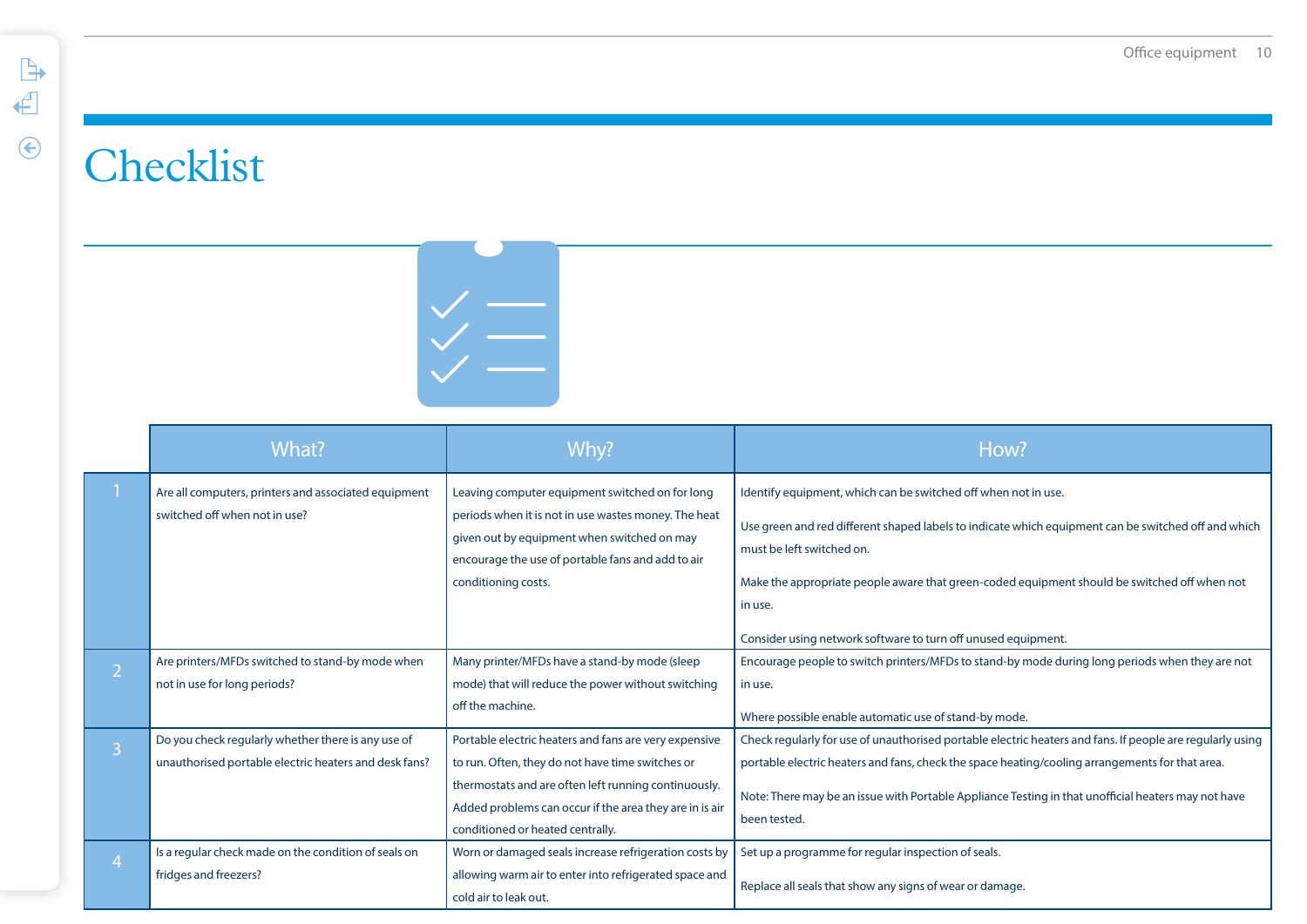### **Checklist**



|                | What?                                                    | Why?                                                      | How?                                                                                                   |
|----------------|----------------------------------------------------------|-----------------------------------------------------------|--------------------------------------------------------------------------------------------------------|
|                | Is fridge space being correctly rationalized and filled? | Ensuring that fridge space is filled correctly will serve | Implement a programme for regular inspection of fridge spaces. Glass bottles of tap water can serve as |
|                |                                                          | to minimise energy consumption and reduce                 | an effective item to fill fridge space.                                                                |
|                |                                                          | wastage.                                                  |                                                                                                        |
| $\overline{6}$ | Have you checked that tea urns are not left boiling      | Continuous operation of tea urns is generally             | Check the way that tea urns are used.                                                                  |
|                | continuously?                                            | unnecessary and wastes money.                             | Install instantaneous water boilers where possible.                                                    |
|                | Have you installed smart tap hot water systems into the  | Smart taps will use less power when in operation and      | Replace older kettles with innovative smart tap designs, which can provide both boiling and chilled    |
|                | office?                                                  | can be managed through the implementation of              | water on demand.                                                                                       |
|                |                                                          | scheduled controls.                                       |                                                                                                        |
| 8              | Have you thought about moving away from PCs              | Laptops and tablets will often have lower power           | Make sure that energy efficiency is always included in purchasing specifications.                      |
|                | towards laptops and tablets?                             | requirements and greater energy efficiency ratings.       |                                                                                                        |
|                |                                                          | The implementation of such alternatives will also         | Consider upgrading office wide systems to achieve longer-term cost savings.                            |
|                |                                                          | allow for more flexible working cultures to be            |                                                                                                        |
|                |                                                          | adopted.                                                  |                                                                                                        |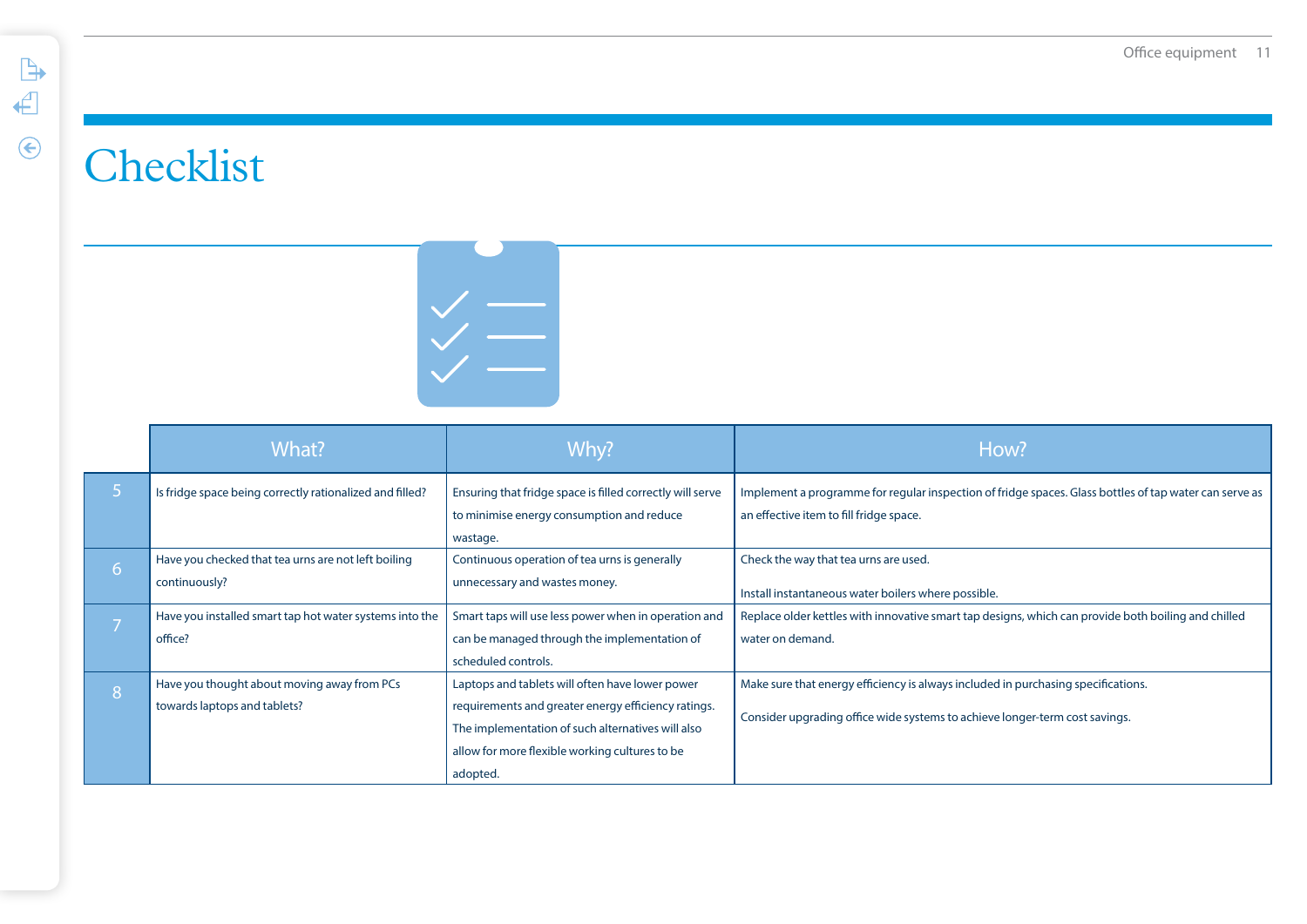### Your next steps

<span id="page-11-0"></span> $\mathbb{B}$ 

 $\leftarrow$ 

 $\odot$ 

Start with the following easy low and no-cost options to help save money and improve the energy performance of the office:

#### **Step 1: Understand your energy use**

Look at the site and identify the major areas of energy consumption. Check the condition and operation of equipment and monitor power consumption over one week to obtain a base figure against which energy improvements can be measured. Also monitor relevant variables that affect energy consumption.

#### **Step 3: Prioritise your actions**

Draw up an action plan detailing a schedule of improvements that need to be made and when, along with who will be responsible for them.

#### **Step 5:** Make the changes and measure the savings

Implement your energy saving actions and measure against original consumption figures. Take the variables and driving factors into account when you come to verify savings. This will assist future management decisions regarding your energy priorities.

#### **Step 2: Identify your opportunities**

Compile an energy checklist. Walk round the site and complete the checklist at different times of day (including after hours) to identify where energy savings can be made. See [Checklist.](#page-9-0)

#### **Step 4:** Seek specialist help

It may be possible to implement some energy saving measures in-house, but others may require specialist help. Discuss the more complex or expensive options with a qualified technician.

#### **Step 6:** Continue to manage your office's energy use

Enforce policies, systems and procedures to ensure the site operates efficiently and that savings are maintained in the future.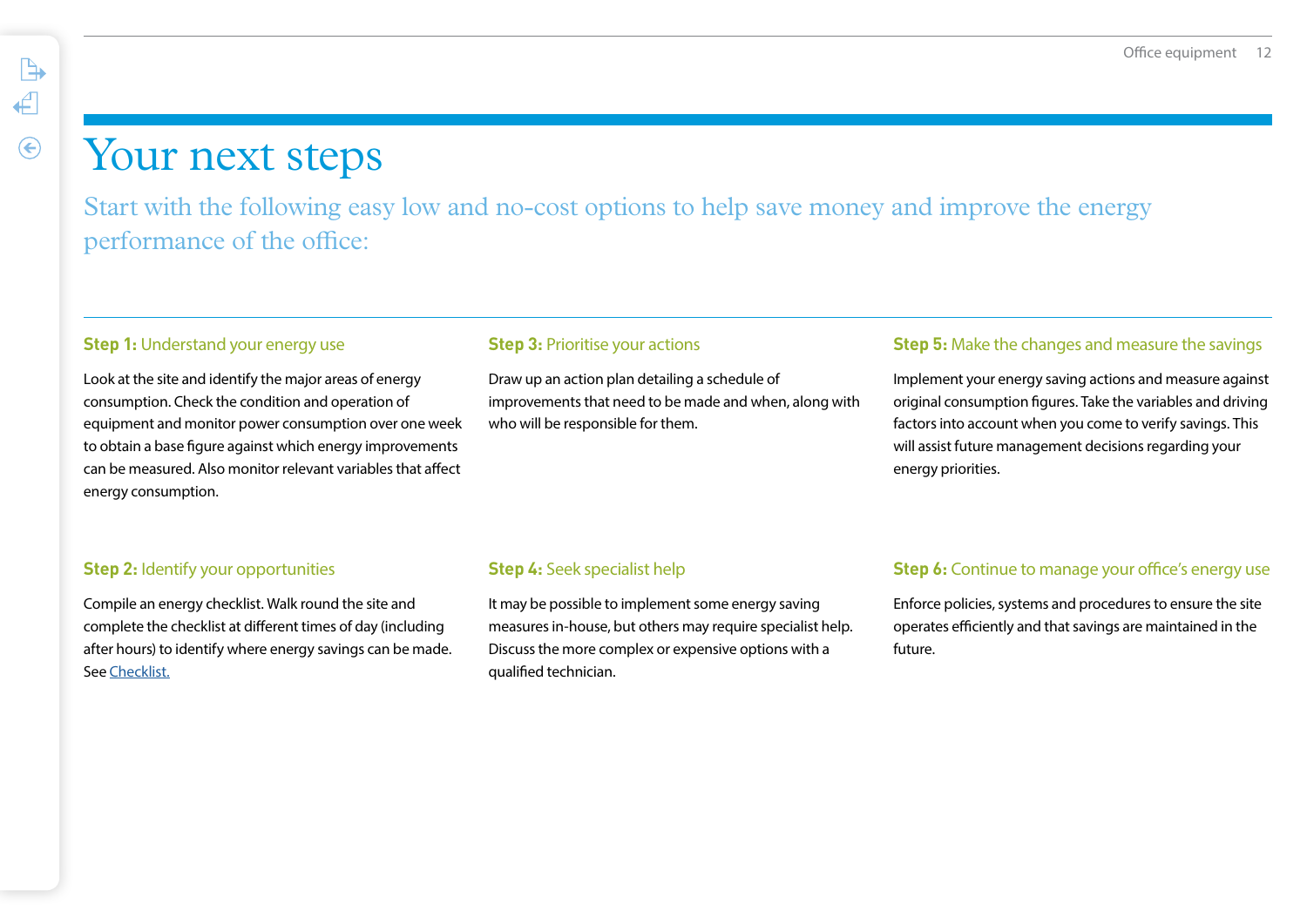### Go online for more information

The Carbon Trust provides a range of tools, services and information to help you implement energy and carbon saving measures, no matter what your level of experience.

**Website** – Visit us at www.carbontrust.com for our full range of advice and services.

Www.carbontrust.com

<span id="page-12-0"></span> $\mathbb{R}$ 

 $\leftarrow$ 

 $\odot$ 

**Tools, guides and reports** – We have a library of publications detailing energy saving techniques for a range of sectors and technologies.

Www.carbontrust.com/resources

**Events and workshops** – We offer a variety of events, workshops and webinars ranging from a high level introductions to our services through, to technical energy efficiency training.

<www.carbontrust.com/events>

**Small Business Support** – We have collated all of our small business support in one place on our website.

[www.carbontrust.com/small-to-medium-enterprises/](https://www.carbontrust.com/small-to-medium-enterprises/)

**Our client case studies** – Our case studies show that it's often easier and less expensive than you might think to bring about real change.

#### [www.carbontrust.com/o](https://www.carbontrust.com/our-clients/)ur-clients

**The Carbon Trust Green Business Fund** – is an energy efficiency support service for small and medium-sized companies in England, Wales and Scotland. It provides direct funded support through energy assessments, training workshops, and equipment procurement support.

#### Www.carbontrust.com/greenbusinessfund

**SME Network** - Join a community of over 2000 small and medium-sized businesses to discuss your strategy and challenges to reducing carbon emissions and improving resource efficiency. Sign up for free to share knowledge, exchange useful resources and find out about the support and funding available in your area, including the details of your local energy efficiency workshops.

[www.carbontrust.com/resources/tools/sme-carbon-network](https://www.carbontrust.com/resources/tools/sme-carbon-network/)